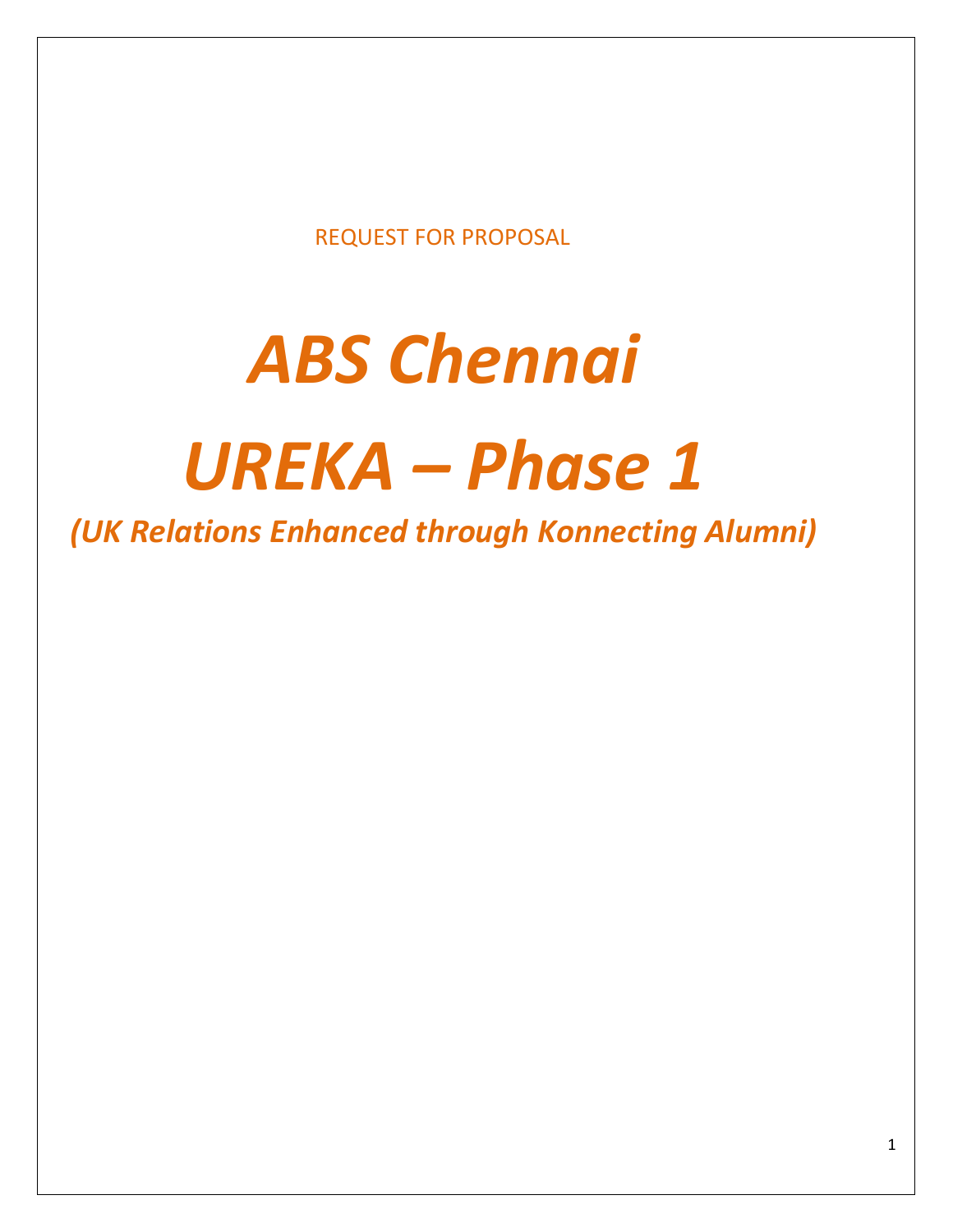### **TABLE OF CONTENTS**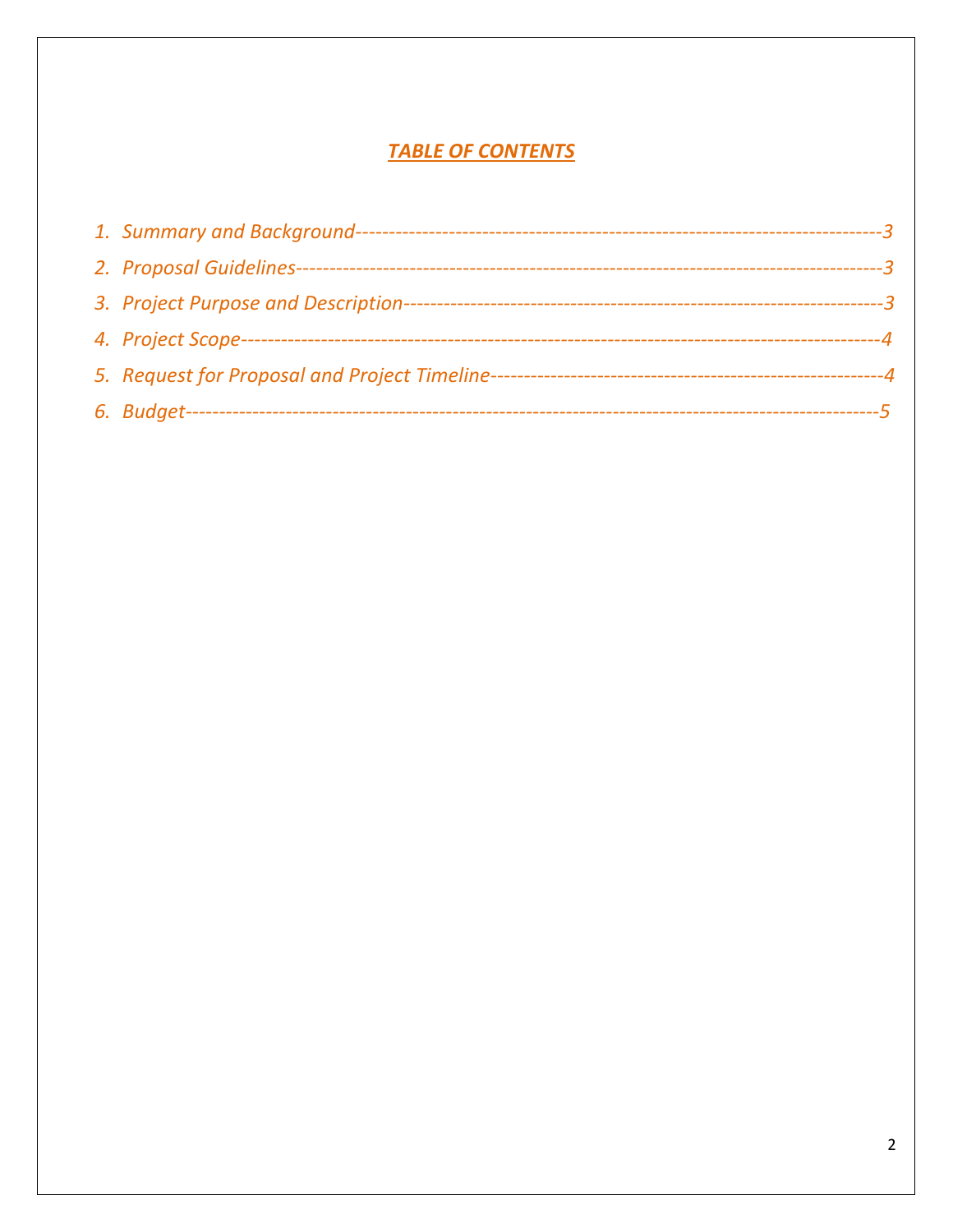## **Summary and Background**

*The UREKA - India project aims to leverage technology through multiple entry points for UK Alumni and students across generations and connect them on a single platform to enhance collaboration and networking for furthering their skills and for professional development*

*The objectives include: (i) to collate alumni data; (ii) to conduct geographical mapping of alumni; (iii) to categorise alumni requirements under three heads, viz., professional, personal and social; (iv) to offer customised settings according to user preferences; (v) to enhance skills development; (vi) to establish platform for networking and interaction; (vii) to facilitate fund-raising.*

*It's a project initiated by the Association of British Scholars Chennai (ABS Chennai), with funding from British Council India.*

## **Proposal Guidelines**

*If the organization submitting a proposal must outsource or contract any work to meet the requirements contained herein, this must be clearly stated in the proposal. Additionally, all costs included in proposals must be all-inclusive to include any outsourced or contracted work. Any proposals which call for outsourcing or contracting work must include a name and description of the organizations being contracted.*

*All costs must be itemized to include an explanation of all fees and costs.*

#### *Total Budget for the Phase 1 of the project: INR 170,000 inclusive of GST*

*Contract terms and conditions will be negotiated upon selection of the winning bidder for this RFP. All contractual terms and conditions will be subject to review by ABS Chennai legal department and will include scope, budget, schedule, and other necessary items pertaining to the project.*

## **Project Purpose and Description**

#### *Aim is to create a web platform to*

- Focus on recent returnees (1 to 5 years) across the country, with an initial focus of South India
- Help expand and strengthen alumni database take support from ABS chapters across the country to invite existing members
- Focuses on employability, enrichment or professional development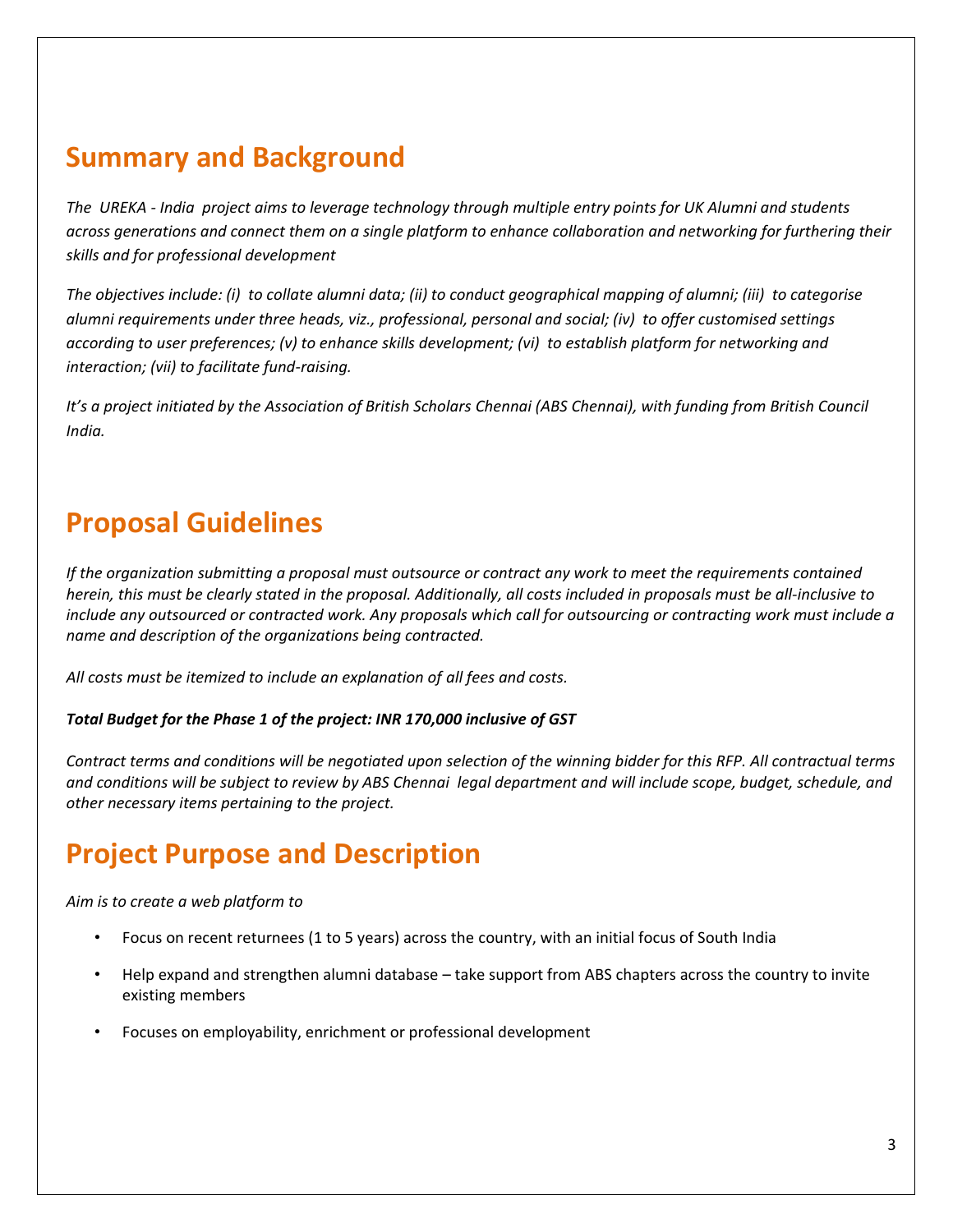## **Project Scope**

*The scope of this project includes all design, development, coding and hosting of UREKA. All text and copy will be provided to the selected bidder by ABS Chennai team for inclusion in the design of the new web site. The selected bidder will be responsible for planning and conducting a thorough market research portfolio with assistance from ABS Chennai.* 

*The following criteria must be met to achieve a successful project:*

- *Website User Experience Study & Design*
- *Visual Design*
- *Platform Development*
	- o *Profile Creation by Alumni and showcasing their skills + what kind of opportunities they are looking for + what background of alumni would they like to connect to (e.g. People who have experience in renewable energy)*
	- o *Advanced search for alumni to search other alumni from their school/college or alumni from specific industries or alumni with specific skills*
	- o *Networking & Building Connections by adding friends + private messaging within the platform*
	- o *Groups will created by us and alumni can also create their own groups where conversations can take place – could be a) interest/skill based b) industry based c) community initiative based*
	- o *Activity Feed and visual dashboard to allow alumni to stay engaged*
	- o *Complete Career Platform where alumni can post jobs from their startups and companies and other alumni members can apply for those jobs*
- *Content Creation + Search Engine Optimization*

## **Request for Proposal and Project Timeline**

*The Request for Proposal should provide known information about the timeline for the RFP process as well as the project itself. Much of the project timeline will be determined in the project initiation and planning phases once the winning bidder is chosen. However, any known deadlines or timeframes should be listed in this section.*

#### *Request for Proposal Timeline:*

*All proposals in response to this RFP are due no later than 10 days from the date of RFP (10th Dec, 2017) i.e. 20 th Dec 2017. All RFP submissions to be emailed to* [jvchawla@gmail.com](mailto:jvchawla@gmail.com) *and* [abschennai@gmail.com](mailto:abschennai@gmail.com)

*Evaluation of proposals will be conducted from 20 th Dec to 30 th Dec, 2017. If additional information or discussions are needed with any bidders during this window, the bidder(s) will be notified. The selection decision for the winning bidder will be made no later than one week.*

*Upon notification, the contract negotiation with the winning bidder will begin immediately. Contract negotiations will be completed.*

*Project Timeline:*

*Project planning phase must be completed by January 10, 2017. Project go live phase Feb 10, 2018.*